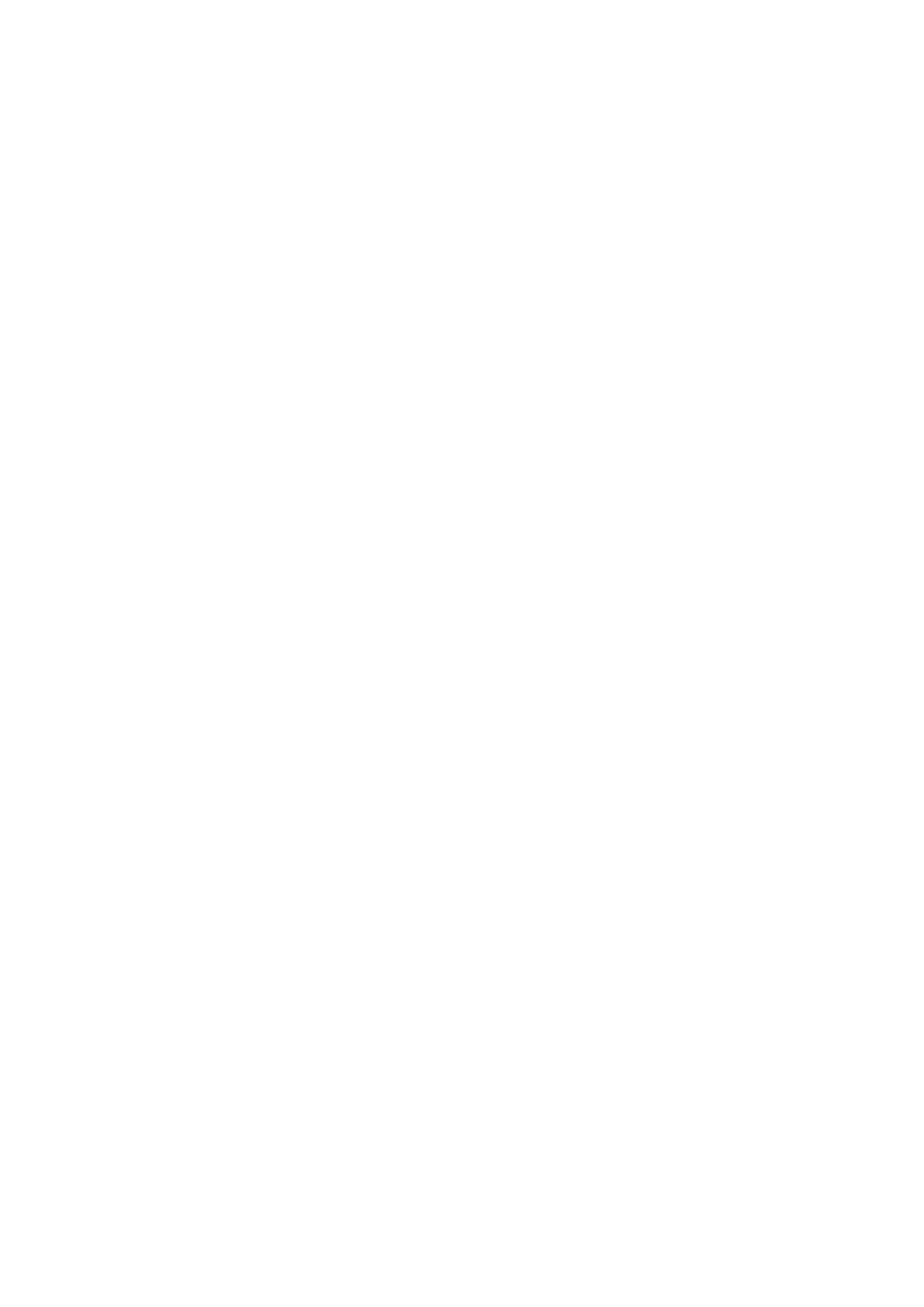- 3.1.4 The total area of the housing structure should not exceed more than 10% of the total allotment plot area although the maximum permitted size will be 10ft x 12ft.
- 3.1.5 Rabbit Hutch
- 3.1.6 The fully or partially enclosed rabbit hutch or pen shall provide the following:
- 3.1.6.1 Total floor space of 0.75  $m^2$ .
- 3.1.6.2 Protection from predators.
- 3.1.6.3 Clean dry bedding material to absorb moisture and odour (eg wood shavings or straw).
- 3.1.6.4 Warmth during the colder months and shade during the summer. As a general guide the aim should be to achieve a temperature range of 10°C - 20°C.
- 3.1.6.5 Be draught free but have adequate ventilation.

#### 3.1.7 Outdoor Run

- 3.1.8 A fully enclosed outdoor run that provides a minimum size of 0.75m2 per rabbit, providing the rabbit with plenty of space to hop, sit with ears erect and play.
- 3.1.8.1 There should be an additional means of overhead shelter (eg shrubs to provide rabbits with protection from direct sunlight, strong wind and driving rain).
- 3.1.8.2 The structure shall be allowed periods of rest to allow the ground to recover.

#### 3.2 **Food & Water**

- 3.2.1 Rabbits should have continuous and plentiful access to cool, clean and fresh water, feed appropriate to the age and species of rabbits and in sufficient quantities.
- 3.2.2 Food stuffs shall be stored so they are kept clean, tidy, and properly protected from rodents and other pests.

#### 3.3 **Health**

- 3.3.1 Welfare
- 3.3.1.1 The allotment tenant is responsible for ensuring that their rabbits are free from distress, pain, injury and disease.
- 3.3.2 Preventative and/or veterinary treatment
- 3.3.2.1 Important indications of health and signs of ill-health are detailed in the *DEFRA Code of Recommendations for the Welfare of Rabbits*.It is essential that the Tenant should watch for signs of distress or disease and take prompt remedial action.